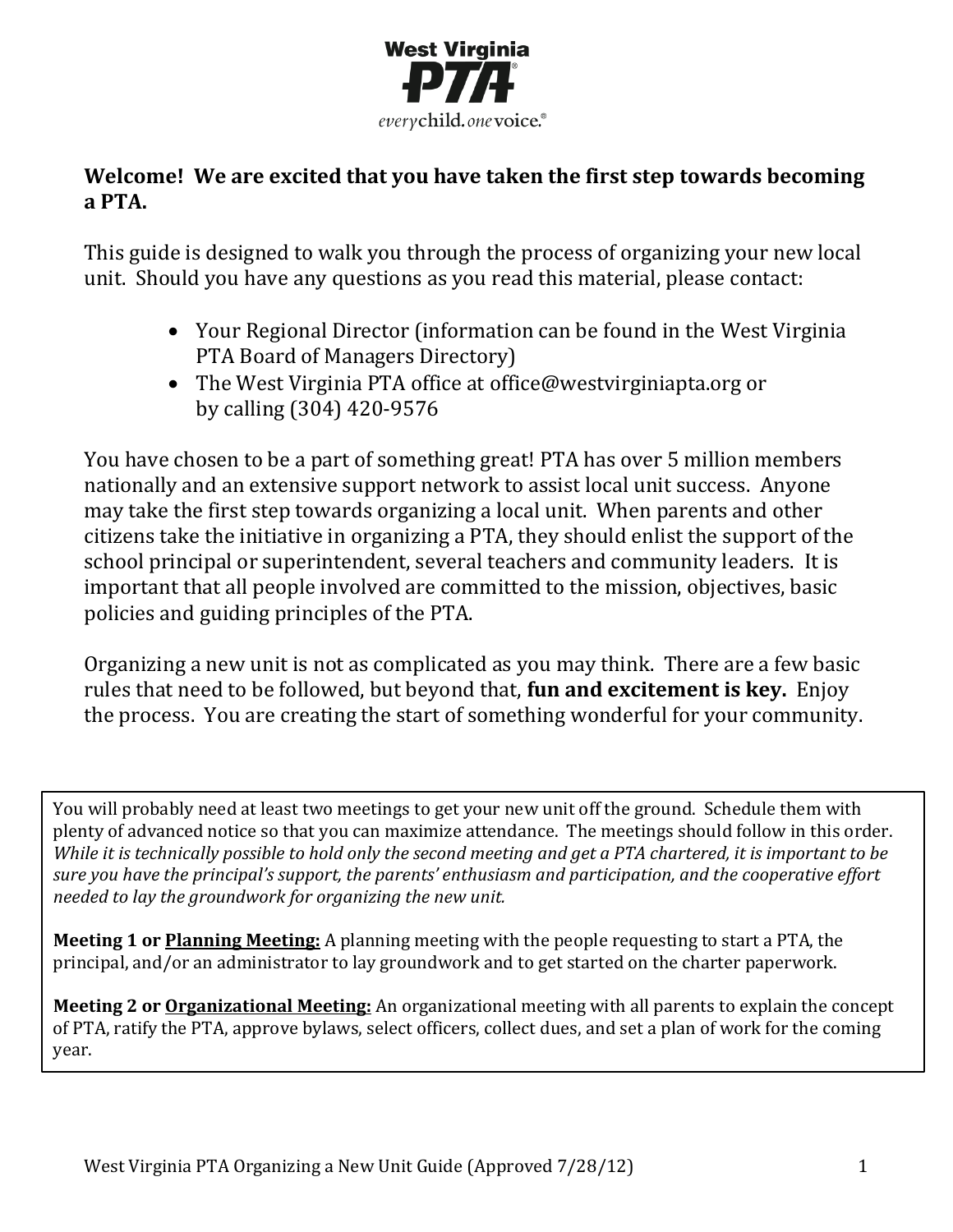## **Your Step-by-Step Process**

- $\Box$  Step ONE: **Check the National PTA website to find out if a local unit already exists at your school** use the look-up feature at www.pta.org/jp\_find\_your\_PTA.html. There may have been a unit at one time that you are not aware of.
- $\square$  Step TWO: **If you haven't already done so, contact the West Virginia PTA office to notify them of your intentions to organize a local unit.** You can send an email to office@westvirginiapta.org that contains your contact information including address, phone number and email address along with the name of the school or call the state office at (304) 420-9576.
- $\square$  Step THREE: **You will receive a letter with contact information from a member of the Board of Managers to assist you.** *You may have already received this letter and are already past this point! Good job!*
- $\square$  Step FOUR: **Make contact with your Regional Director.** This person can be a strong supporter of your efforts. Their contact information will have been provided to you in the initial mailing of interest request. If you do not have this information, please contact the state office at office@westvirginiapta.org and they will provide it to you. It is important to have your official organization and chartering take place under the guidance and direction of this representative or someone that the West Virginia PTA will appoint. The state representative makes sure that your group meets the eligibility requirements and explains the necessary procedures.
- $\square$  Step FIVE: Call an **Informational Meeting** where you will **form a planning committee and meet.** Identify others interested in a PTA and invite them to be a part of the planning process. The responsibility of this group is to make definite plans for an Organizational Meeting. Select a chair and a secretary of the planning committee to undertake these responsibilities until officers are elected. Survey the attendees to see who is willing to be nominated for office.
- $\square$  Step SIX: **Organize temporary committees** such as bylaws, nominations and membership. These committees are strongly suggested, and the group may optionally form a publicity and hospitality committee to help get the word out and to have a plan for refreshments at your organizational meeting. Each committee should begin work so that they will have a plan to present at the organizational meeting. **See Appendix A for a complete listing of suggested committees and their responsibilities.**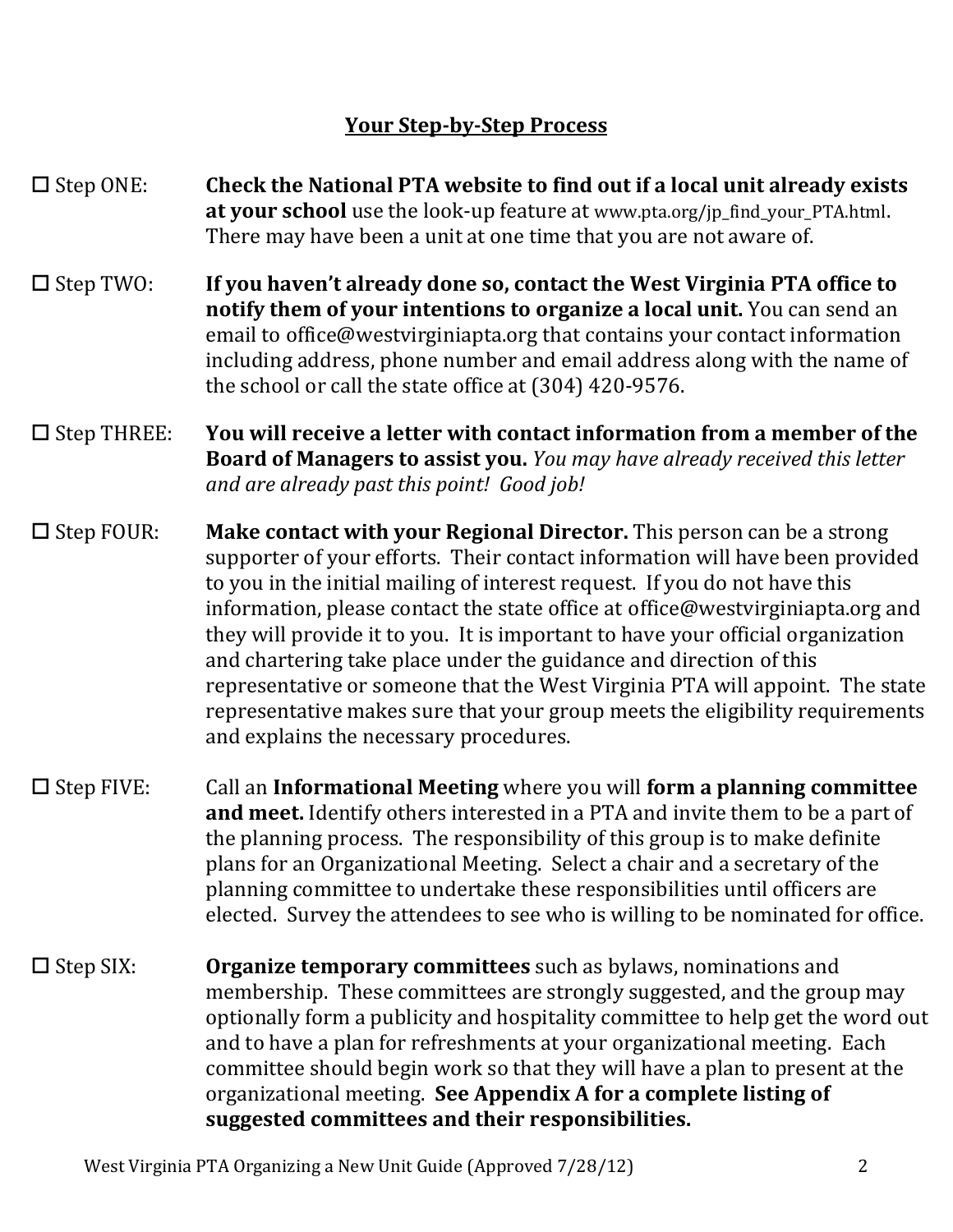- Step SEVEN: **The Nominating Committee will be charged with finding officers to submit to the body when formed. Send out nomination forms for officers** to all eligible people. **See Appendix G for a sample letter for nominations.**
- □ Step EIGHT: Set the time and place for the Organizational Meeting. Let your state PTA representative know the date so that they can attend to address your attendees and to provide information and materials about PTA. The state representative will be helpful in making sure that your group meets the eligibility requirements and in explaining the necessary procedures for organizing.
- $\square$  Step NINE: Prepare copies (or provide a way for all to see a copy via projector) of your proposed bylaws to be distributed at the organizational meeting. All new units are encouraged to use the bylaws committee and the Suggested Local Unit Bylaws to assist with the original designing of your bylaws. **See the enclosed Suggested Local Unit Bylaws.**
- Step TEN: **Publicize the Organizational Meeting** by distributing a "Notice of Intent" (See Appendix F for sample meeting notice) which includes all pertinent information such as (1) when the meeting is taking place, (2) where the meeting is taking place, (3) who should attend, (4) why they should attend, (5) whom to contact for more information, to all parents, teachers and other school staff, and community members. Place posters around the school, on the school website, and use your school's marquee sign. Also, if possible, put a notice in the local newspaper, district bulletin, and other media sources.
- □ Step ELEVEN: **Hold your organizational meeting,** preferably at the school to which you will be affiliated. WELCOME everyone who attends. Consider nametags if there will be people who do not know each other. To prepare for the organizational meeting, the temporary chairman and temporary secretary should make an agenda. **See Appendix B for a sample agenda** or **follow the suggestions in Appendix C.** Your goal for this meeting is to actually form and charter your new unit.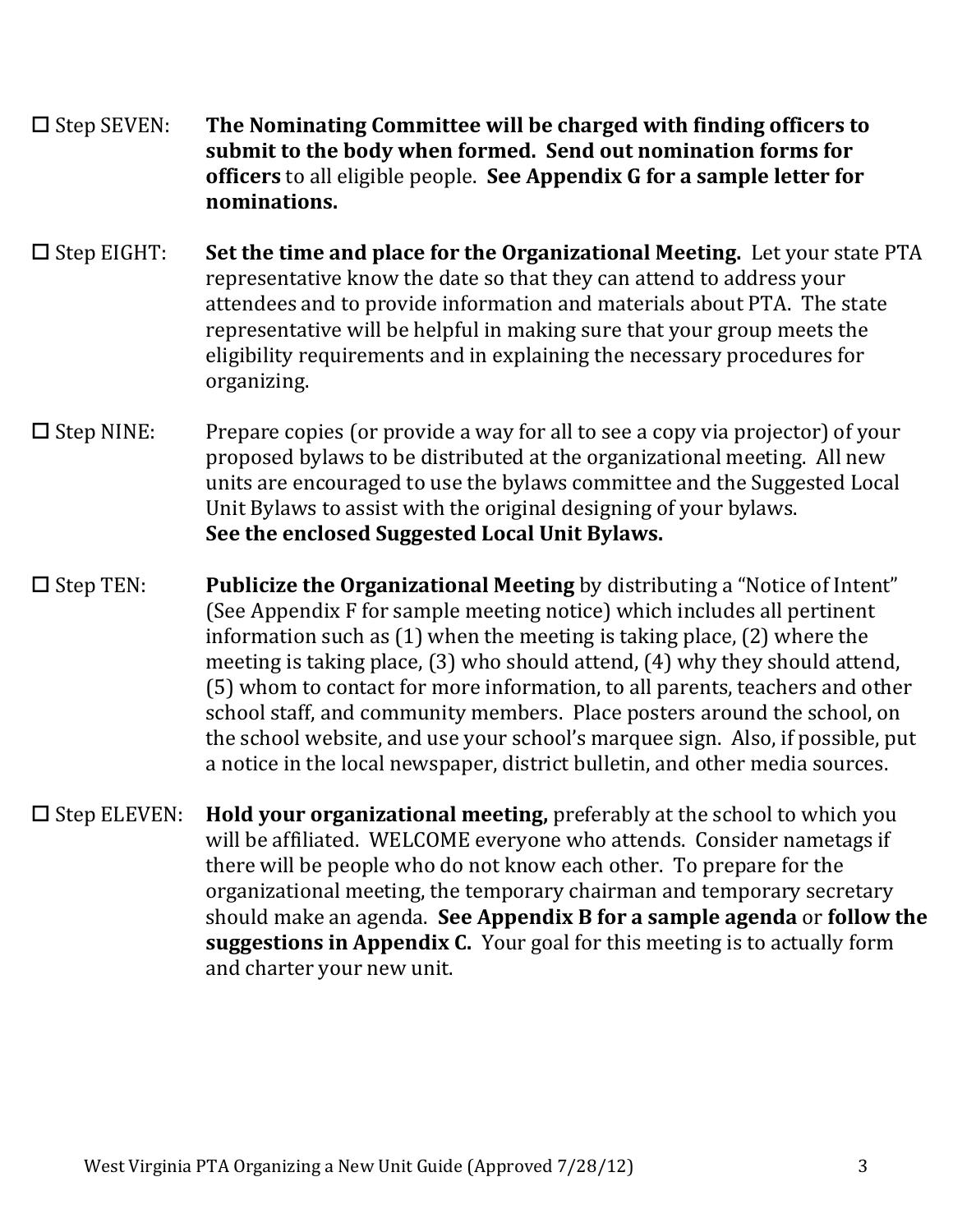**Congratulations!** You have taken all the steps to become a chartered PTA Unit!

Now there are just a few more tasks that you need to complete to have a fully operating unit. Should you have any questions, your Regional Director or state representative is still here to help you. While your local unit is independent, you still have the support of your county council, regional director and the West Virginia PTA.

| Task TWO:<br>Call a meeting of the elected officers for the purpose of setting<br>goals, creating standing committees and selecting chairs. These<br>chairs will make up the rest of your executive board. Refer to the PTA<br>Mission Statement to match your plan with the overall mission. |
|-----------------------------------------------------------------------------------------------------------------------------------------------------------------------------------------------------------------------------------------------------------------------------------------------|
| Discuss basic goals for the upcoming year and agree on a few simple<br>areas to concentrate your unit's efforts.<br><b>WARNING!</b> Don't try to do too much too soon!                                                                                                                        |
| <b>Task THREE:</b><br>Complete the following forms and purchase insurance for you<br>new Local Unit. (Remember we are here to help!)                                                                                                                                                          |

- West Virginia Secretary of State Business Registration
- West Virginia State Tax Department Business Registration
- Purchase bonding, liability and directors and officers insurance through Association Insurance Management (AIM), Inc., which is the official insurance agency of West Virginia PTA.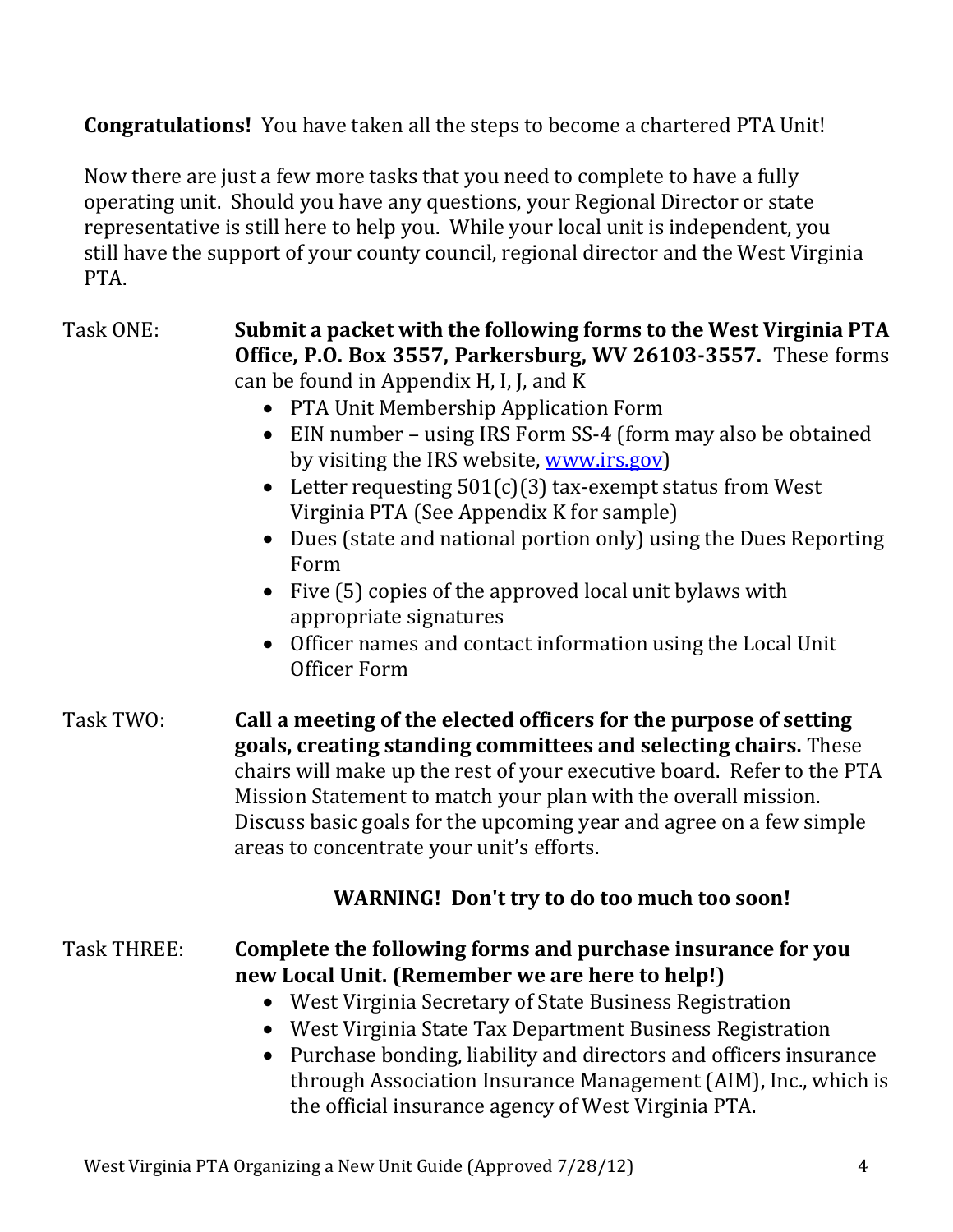### Task FOUR: **Review materials given to you by the West Virginia PTA.** Review the duties of each officer. **Specific suggested officer responsibilities are listed in Appendix D.** Check out the National PTA Back to School Kit, found at [www.pta.org.](http://www.pta.org/)

- Task FIVE: **Arrange training for the board.** You may choose to attend an upcoming Regional Training, the West Virginia PTA Annual Convention, or if there will be more than three months until those training opportunities are available, or you would like an individual training, you may request training from the West Virginia PTA. The West Virginia PTA President will arrange for the official West Virginia PTA training for your local unit at a time that is convenient for you and your board.
- Task SIX: **Create a PTA History Book.** Every new unit will have paperwork that should be retained as a permanent record. These records will become your history book. This information is property of PTA and should remain with the unit. The secretary and/or treasurer should have the responsibility of updating the information as needed. Your unit can be audited at any time by the state PTA or appropriate government agencies. It's best to have all legal and financial information in this history book, giving easy access to information over a period of time. Some of the items that should be in your history book are:
	- List of charter members
	- Copy of the charter
	- Copy of the unit membership application
	- State-approved bylaws
	- Copy of completed form SS-4
	- Minutes from organizational meeting
	- Tax-exempt related documents (federal, state and/or local)
	- Bank account information
	- Approved budget information
	- Insurance policy and information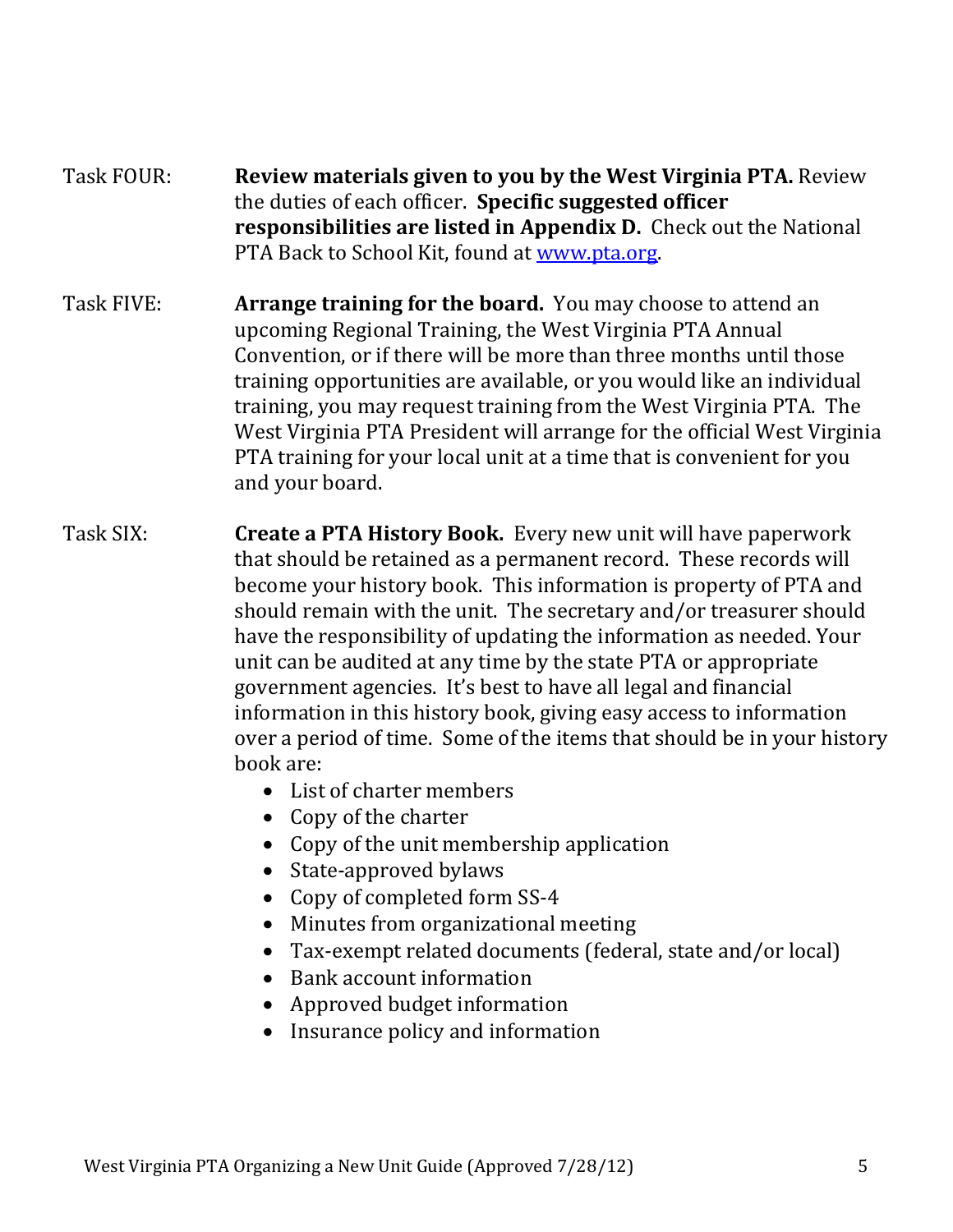| Task SEVEN: | Call a meeting of the executive board to make plans for the first<br>regular meeting. The executive board includes you committee chairs.<br>It is important to begin including your executive board in decision-<br>making so that you are inclusive.                                                                                                                                                                                                       |
|-------------|-------------------------------------------------------------------------------------------------------------------------------------------------------------------------------------------------------------------------------------------------------------------------------------------------------------------------------------------------------------------------------------------------------------------------------------------------------------|
| Task EIGHT: | Communication is the key to success, so GET THE WORD OUT!<br>Once you have formed your local unit, send out a publicity release<br>informing the community that a PTA has been formed. Please copy<br>our state Marketing/PR Chair to have your good news published in<br>state publications. You should consider publishing your own PTA<br>newsletter to keep parents informed; talk about your information in<br>the inaugural issue of this newsletter. |
| Task NINE:  | Plan to attend the next West Virginia PTA Convention where you will                                                                                                                                                                                                                                                                                                                                                                                         |

## **Benefits of PTA**

receive your official PTA charter.

Numerous benefits are available to dues-paying units and members. Here are just a few that are available from the National PTA: access to *Quick Reference Guides*, which are reference manuals containing the National PTA "Handbook" as well as information on unit finances (*Money Matters)*, legislative issues, membership drives, leadership development, and marketing and public relations; *Our Children Magazine,* a publication from National PTA that is sent to all local units six times annually; professionally designed public service announcements (PSAs) to aid in membership recruitment; PTAs annual national convention registration information; back-to-school kit containing recruitment ideas and other materials to get the year started; a number of award and grant opportunities; National PTAs Teacher Appreciation Week; the Reflections program, which is PTAs signature arts enrichment program; numerous resources on parent involvement programs, fundraising, and working collaboratively; and much more!

See [www.pta.org](http://www.pta.org/) for an informational sheet on the benefits provided by the National PTA. This is reproducible so that you can distribute copies to your members. Often members are not aware of their membership in the state and national PTA or the benefits of their PTA membership.

Additionally, because of the size of our association, the National PTA is able to partner with businesses and negotiate special discounts, fundraising opportunities,

West Virginia PTA Organizing a New Unit Guide (Approved 7/28/12) 6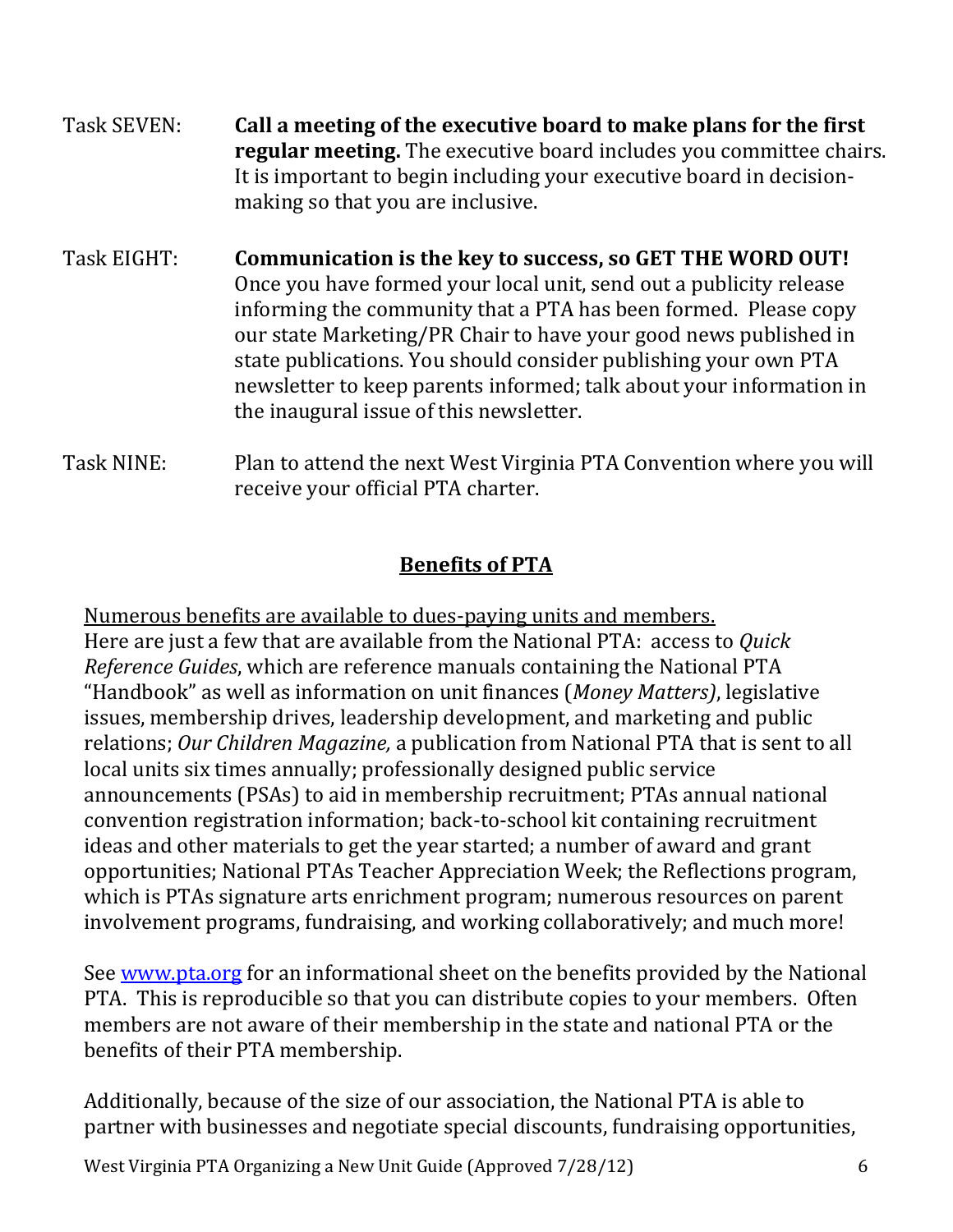and other valuable benefits exclusively for PTA members. When you make purchases from these companies, not only will you receive a discount, but PTA will also receive a percentage of royalties from the sale. The National PTA is working diligently to establish relationships with additional member benefit providers to provide you with even more exclusive benefits in other categories. When you see the Proud Member Benefits Provider logo, you'll know the company has established a relationship with PTA to provide special services or discounts exclusive to PTA members. **Check the National PTA website regularly to see what discounts and specials you can make known to your local unit members.**

**With the PTA membership card, members are able to register their membership and receive updates regarding their member benefits.** 

**Don't forget, as a member of the West Virginia PTA, you enjoy strong state leadership, training and support to all units. If you need assistance, just email office@westvirginiapta.org.** Local units can also seek benefits from local businesses for their members. These membership benefits will give you another way to "sell" membership to your local unit. It is also a nice way to connect your local unit with the community. Your PTA can offer all these benefits and more for one low local unit membership price.

This guide was adapted from the Virginia PTA. Through our association, PTAs share their materials, resources and ideas with all other PTAs throughout the country.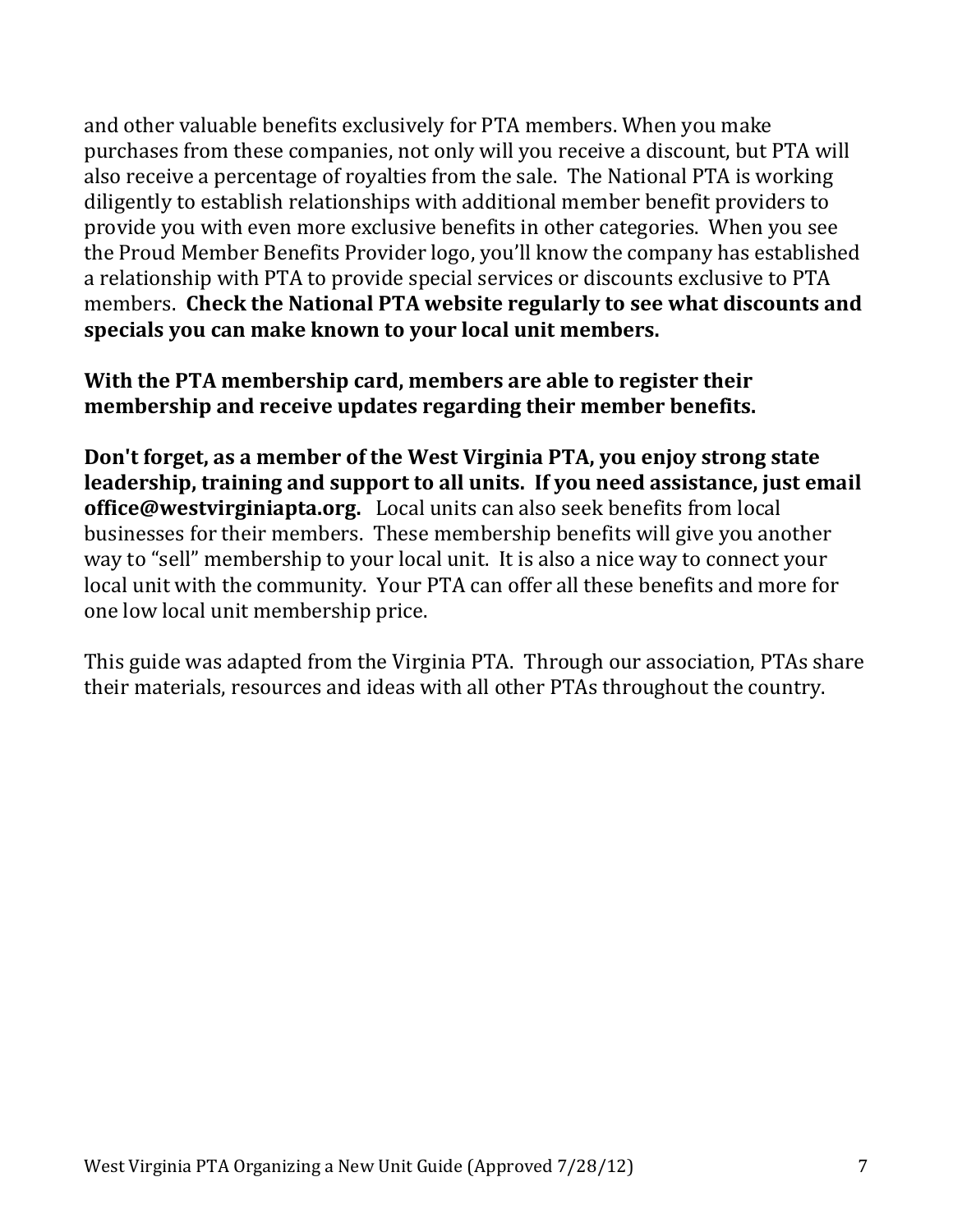**First Things First…** You've done the hard part, now… **When** you receive confirmation from the West Virginia PTA, you will want to take these next steps. **Continuing the energy is key to creating an active PTA.** Involve as many members as possible in the beginning stages of your local unit.

- Distribute official membership cards to your charter members when received by the West Virginia PTA. Still continue to sell memberships to anyone interested in your school and PTA. Go beyond your local parents and include teachers, administrators, grandparents, aunts, uncles, neighbors and business partners. Local business will be especially interested in appearing in your first newsletter as a charter member!
- Form committees to: Review and become familiar with the unit bylaws, prepare a calendar listing deadlines for dues payments, set programs and develop projects, set executive committee and/or executive board and general membership meetings. If your unit is part of a council, find out when those meetings are and attend; find out from your Regional Director when your regional training will be held; find out where and when the state and national conventions will take place. Plan and budget accordingly. These are legitimate uses of PTA funds.
- Committee chairs should write a plan of work for their area. Plans of Work include committee goals, objectives, programs, and projects; and should also approximate the costs for accomplishing them. These will be a starting point for the programs you will have your first year.
- Consider developing a website. Many school districts will allow you to use their web server – talk to your principal/superintendent about this directly. If not, there are plenty of web-based programs that are each to use.
- Members of the executive board should review the Plans of Work presented by committee chairs and assemble a list of goals and objective for the PTA. Estimate the cost to accomplish the goals in order to set a budget, determine how you will raise the funds and a timeline to achieve the goals. The board should review the goals periodically to measure successes and locate areas for needed improvement.
- Set a date for your first general membership meeting. Publicize it as a celebration and encourage all parents to attend.

West Virginia PTA Organizing a New Unit Guide (Approved 7/28/12) 8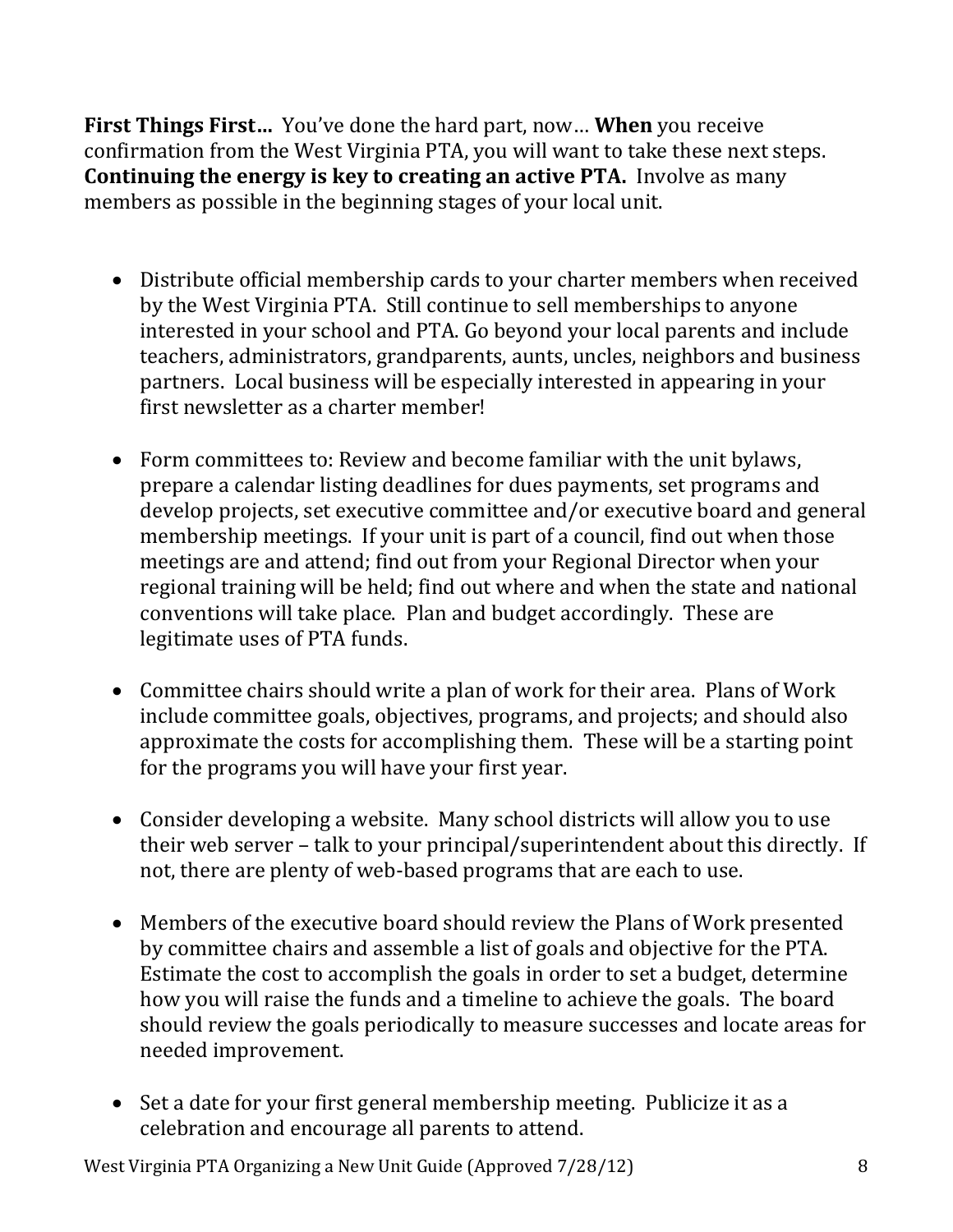- Prepare a **proposed budget** utilizing the Plans of Work. If you have questions about this process, check out the National PTA website and look for "Money Matters" or contact the West Virginia PTA treasurer for assistance. Give consideration to how you will fund the budget – your executive board should recommend to the general membership ways to accomplish this. After your board reviews this budget, you should then be prepared to recommend adoption by the general membership.
- Make plans to attend the West Virginia PTA Convention to receive your charter. Attending is a legitimate PTA expense.

#### **Appendix A: Temporary and Permanent Committees**

#### **Bylaws Committee\***

A bylaws committee of three to five persons selected by the planning group should look over the Suggested Local Unit Bylaws and determine which articles should be adjusted to meet local needs. Bylaws must remain in harmony with both the state and national PTA. The committee should prepare copies of the proposed bylaws to be distributed at the organizational meeting. A bylaws template and instructions has been included with this guide, and can be requested by emailing office@westvirginiapta.org. To simplify, a "help" sheet is provided in Appendix E for ease of preparation. For additional help with bylaws, please email West Virginia PTA's Vice-President, which is the individual at the state who oversees bylaws.

#### **Membership Committee\***

This group should plan to sign up all interested persons. This committee may want to work with the temporary secretary to determine the time of membership enrollment.

#### **Nominating Committee\***

This committee should work closely with the bylaws committee to determine which officers will be elected each year. The West Virginia PTA representative will be very helpful in explaining the nominating and bylaws process. The committee should be made up of at least three people (always an odd number) and should nominate one person for each office to be filled.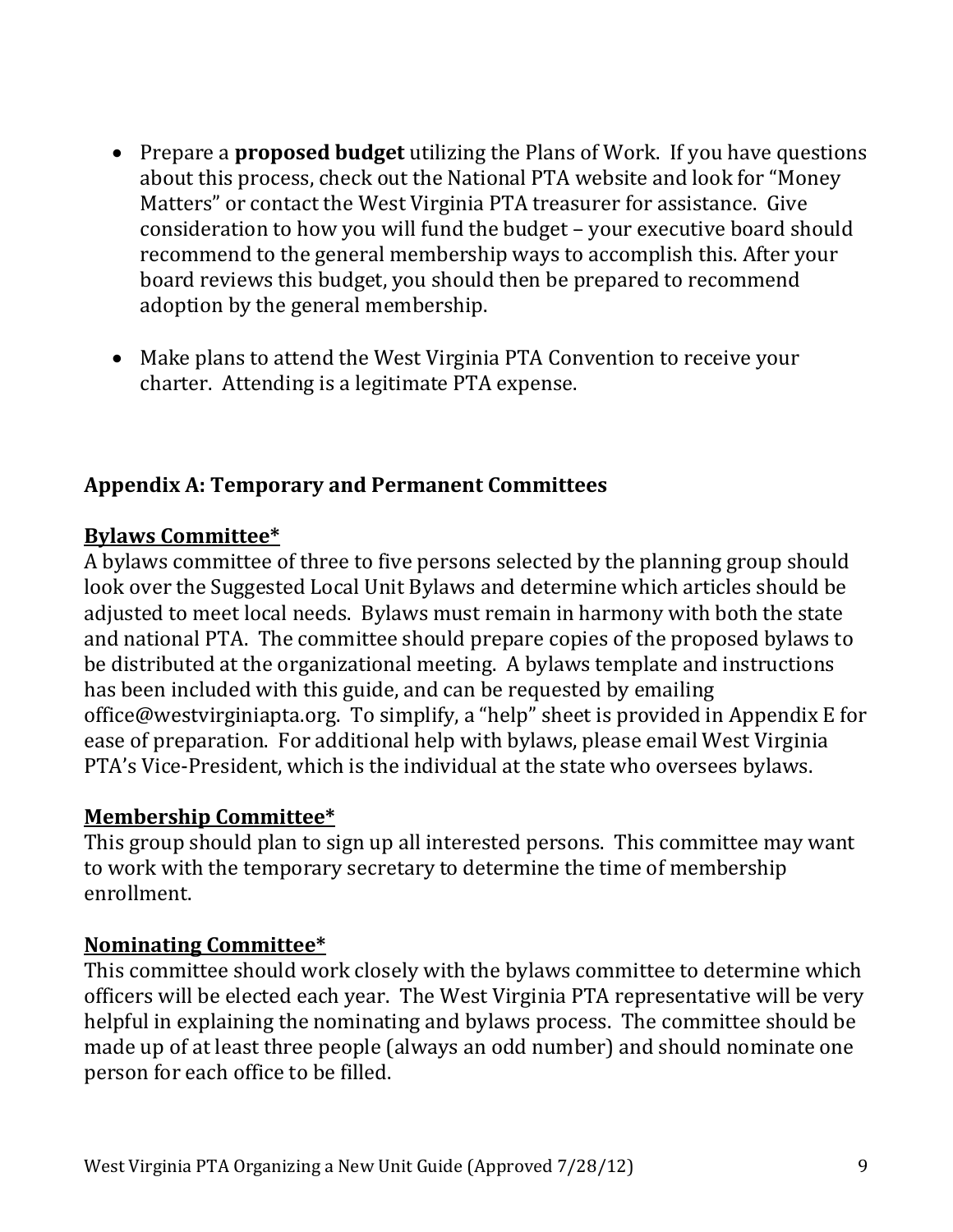### **Publicity Committee**

Every kind of publicity offered by the community, including newspaper, radio, television, telephone, and circular letters, should be used to publicize the meeting. If possible, all members of the planning group should help the publicity committee by making personal calls to prospective members to explain the reason for organizing a PTA any why they are needed as members. **Personal contact makes a Big Difference!**

#### **Hospitality Committee**

Members of this committee should be chosen for their ability to develop a spirit of friendliness within the group. It is important that they have knowledge of the customs of the community since this is essential to making everyone feel welcome.

\**strongly suggested to be formed at the informational meeting*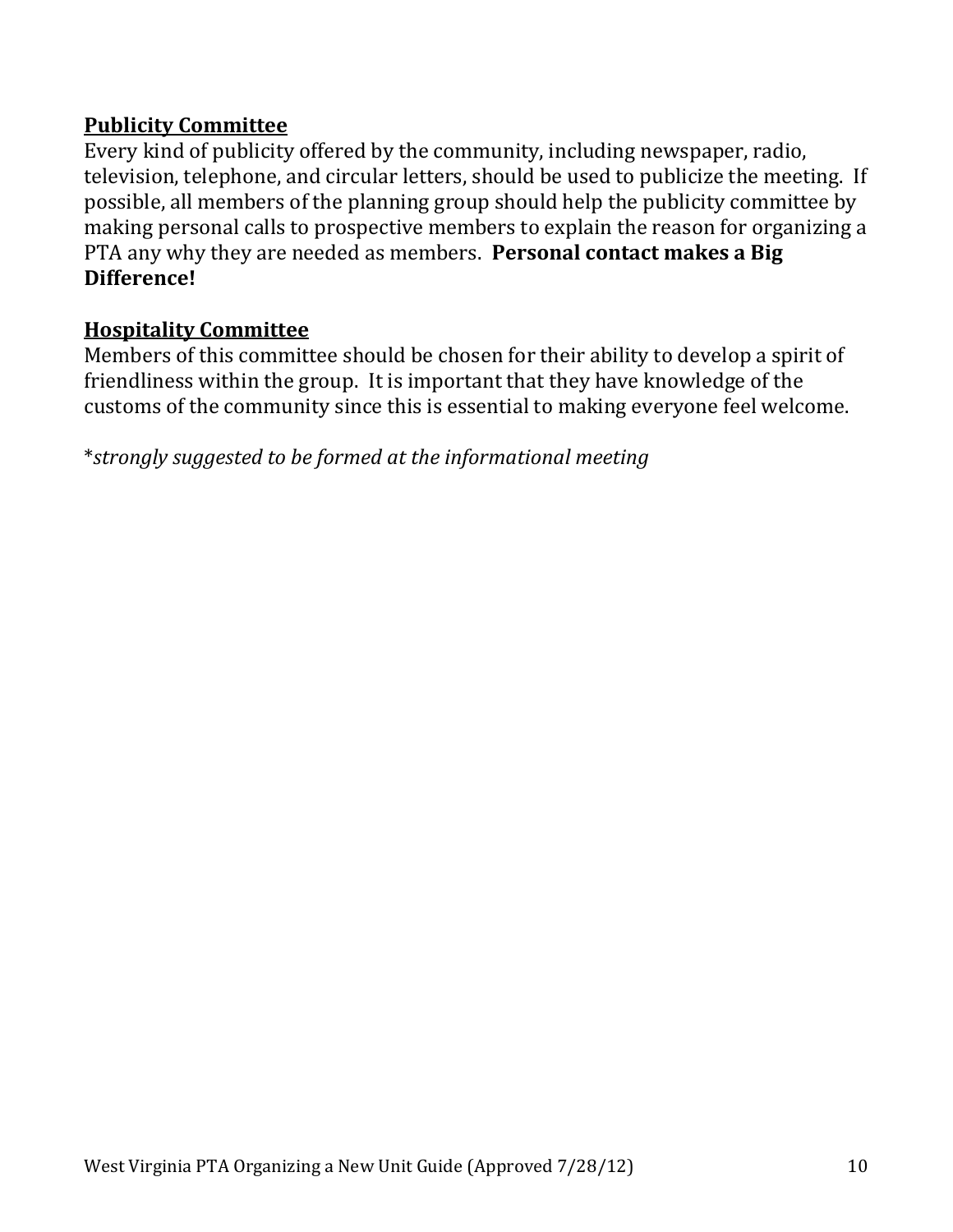## **Appendix B: Organizational Meeting Agenda**

(PTA Name) Organizational Meeting Agenda (Location) (Date, Time)

## **Opening**

Call to Order Pledge of Allegiance Introductions of Special Guests

## **Move to Organize**

## **Bylaws**

Reading of Bylaws Adoption of Bylaws

## **Intermission**

Refreshments Charter Membership Enrollment-Membership Committee

## **Call to Order**

## **Officers**

Nominating Committee Report Call for Nominations from the floor Credentials Report Election of Officers Installation of Officers

## **Business**

(as pre-determined by organizational committee)

Announcement of first general membership meeting date/time

## **Adjourn**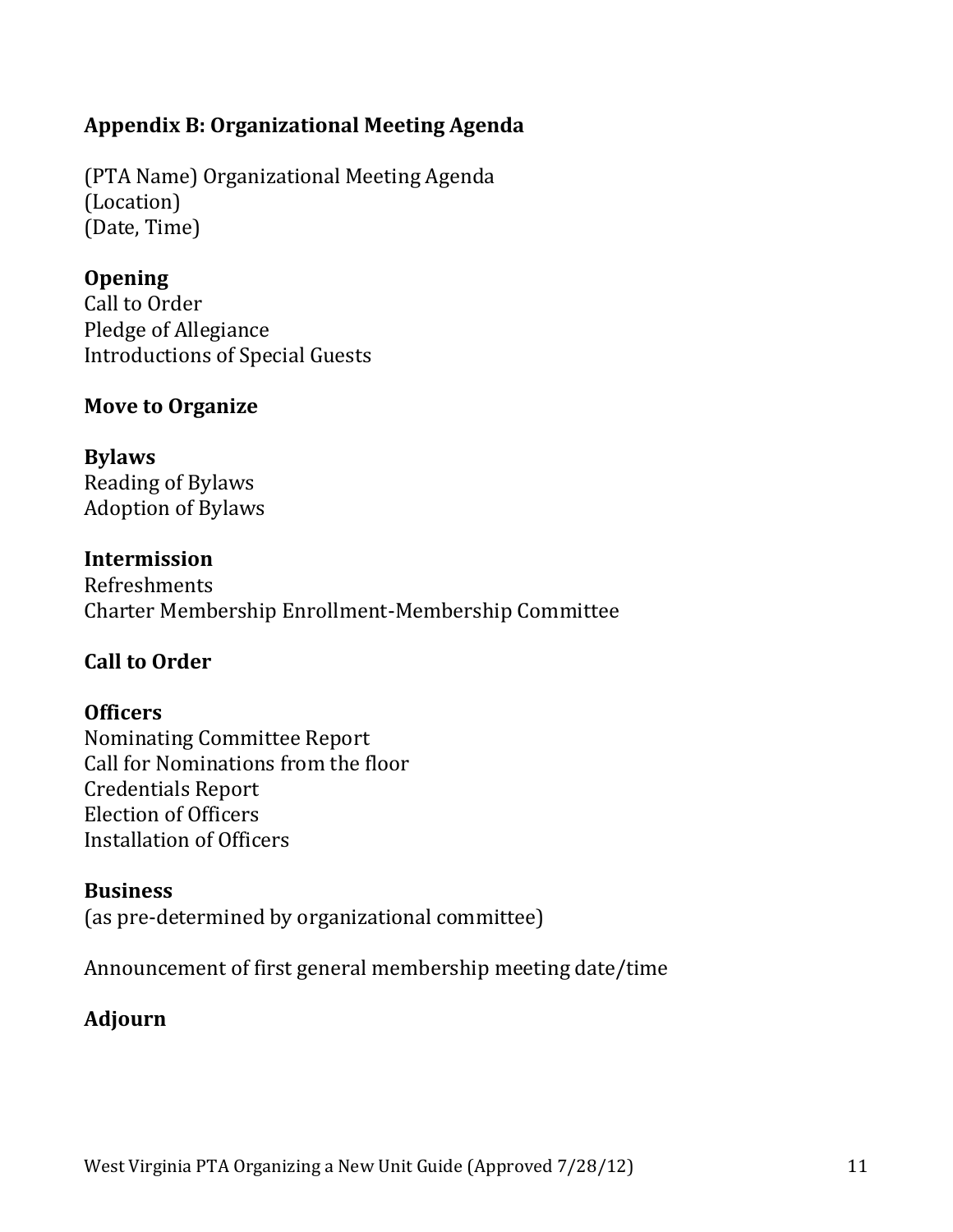## **Appendix C: Step-by-step Organizational Meeting**

**Call the Organizational Meeting to order.** The chair of the planning committee explains the purpose of the meeting and introduces speakers who explain the policies and purposes of the PTA. Include representatives of the state and/or county council PTAs. Be sure to have the secretary take minutes.

**Move to organize.** The chair calls for a motion to organize the local PTA. "Is there a motion to organize the (PTA Name) PTA?" The PTA is officially organized when the motion is made, receives a second, and is carried by a majority vote.

**Distribute and present bylaws.** A member of the temporary bylaws committee reads the proposed bylaws and calls attention to articles and sections required for all PTA units. (Consider having them on an overhead to save copy costs). The committee member then moves for their adoption, each article is then read separately so that amendments, if any, can be considered and acted upon. As each amendment is offered, it is stated by the committee member, debated, and voted on immediately. A majority vote is required for adoption. Final motion is made to adopt the bylaws as amended (if there are amendments).

**Hold a short intermission and enroll members.** On payment of dues (amount decided on during the adoption of bylaws), people become charter members of the new PTA. An accurate list of members should always be kept. Some units produce a plaque to place in the school with a list of their charter members.

**Reconvene and call for the nominating committee report and nominations from the floors.** The chair reconvenes the meeting for nominations and elections. All candidates nominated must be members of the PTA and their consent must be obtained before their names are submitted for nomination. The election should be by ballot, unless there is only one nominee, in which case the election may be by voice vote. Officers should be voted on one by one. Only members may vote.

**Install newly elected officers.** The state or council PTA representative can be asked to perform the installation.

**The newly elected president takes the chair and calls for further business** (sets the date of first regular meeting, possible agenda items, etc.).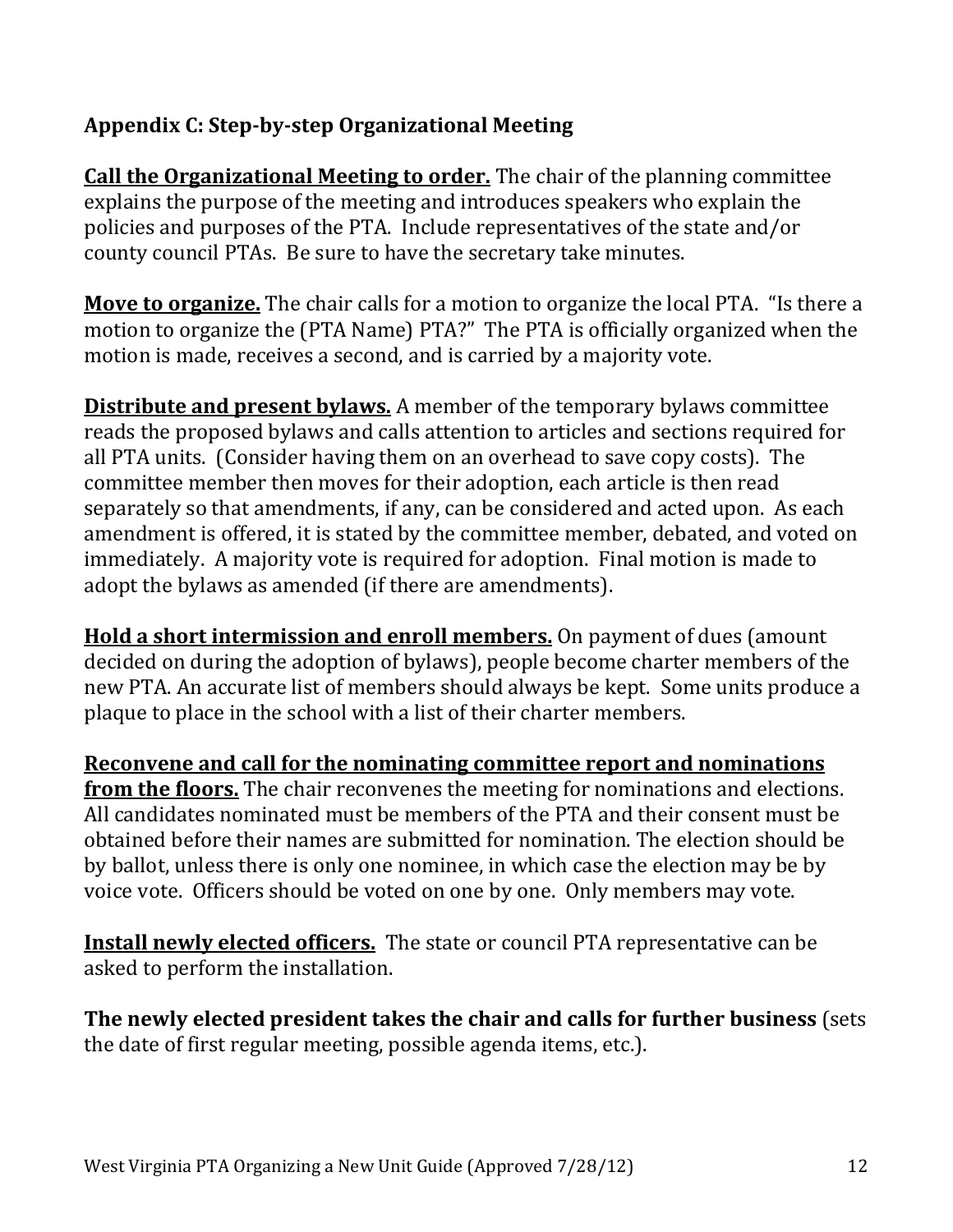## **Appendix D: Duty Checklist of Newly Elected Officers**

### **President Check List (check off as completed)**

- $\Box$  Call a meeting of elected officers for the purpose of creating standing committees and selecting chairs. Include the school principal.
- $\Box$  Provide the state office with a roster of elected officers and their contact information. See **Appendix I for the Local Unit Officer Form.**
- $\Box$  Review resource materials received from the West Virginia PTA and pass it on to the newly elected officers and appointed chairs to review as appropriate. Each member of the executive board should thoroughly understand the purposes, policies, and programs of the PTA as a whole. The National PTA "Handbook" and West Virginia PTA materials should be studied and referred to frequently. Local unit resources are available on the National PTA website, [www.pta.org.](http://www.pta.org/)
- $\Box$  Arrange for training for your executive board through the West Virginia PTA.  $\Box$  Suggest that the chair of each standing committee put together a plan of work and present it to the executive board for approval. Do this before the first regular meeting of the PTA in order for a budget to be adopted and other committee work to be assigned.
	- Work to complete business registration forms for appropriate governmental entities (i.e. West Virginia Secretary of State, etc.).

#### **Secretary Check List (check off as completed)**

- $\Box$  Make a list of all members paying dues and work with the treasurer to send the appropriate amount of dues to the West Virginia PTA
- $\Box$  Place a copy of the membership list in the secretary's book, treasurer's file and membership chair's file.
	- A list of charter members should be made for the unit's history book.
	- Work with the president to submit names and addresses to the West Virginia PTA. See **Appendix I for the Local Unit Officer Form.**
- $\Box$  Submit five (5) copies of the adopted bylaws to the West Virginia PTA for approval. *Upon approval, three copies will be returned to be included in the secretary's permanent record, the president's file, and bylaws chair's file*
- $\Box$  Prepare minutes of the organizational meeting so they may be provided to the membership at the first regular meeting of your PTA
- $\Box$  Begin a permanent record of all minutes approved by your executive board and general membership meetings. These minutes should be kept indefinitely.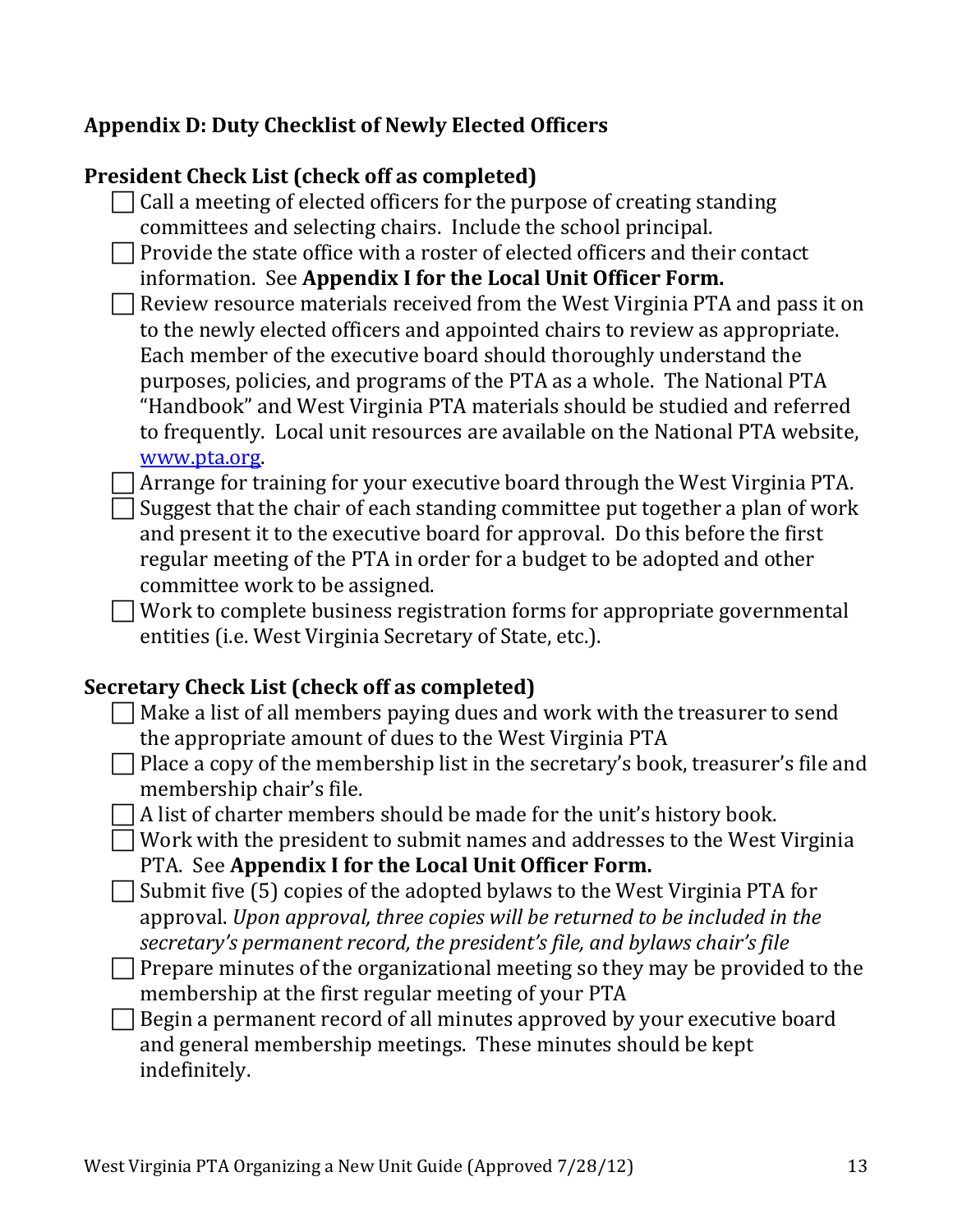### **Treasurer Check List (check off as completed)**

- $\Box$  Open a checking account in the name of the PTA unit at a bank approved by the executive board. Take a copy of the minutes to the bank and the PTAs FEIN number to show authority for opening the account. All funds raised through the PTAs efforts should be deposited into this account. Never use the school or another organization's account to deposit funds.  $\Box$  Get authorization for signatures for the treasurer and president. Other officers may be authorized to sign in their absence if you choose. Purchase an account ledger for proper book keeping and accounting of funds.  $\Box$  Purchase checks for the new PTA. It is highly recommended that the PTA use a desk style checkbook.
- $\Box$  The treasurer for payment of membership dues should prepare a check to the West Virginia PTA for the amount of \$3.75 per member. This amount represents the \$2.25 portion for National PTA and \$1.50 for West Virginia PTA dues.

 $\Box$  Purchase insurance to protect your membership, officers and PTA assets.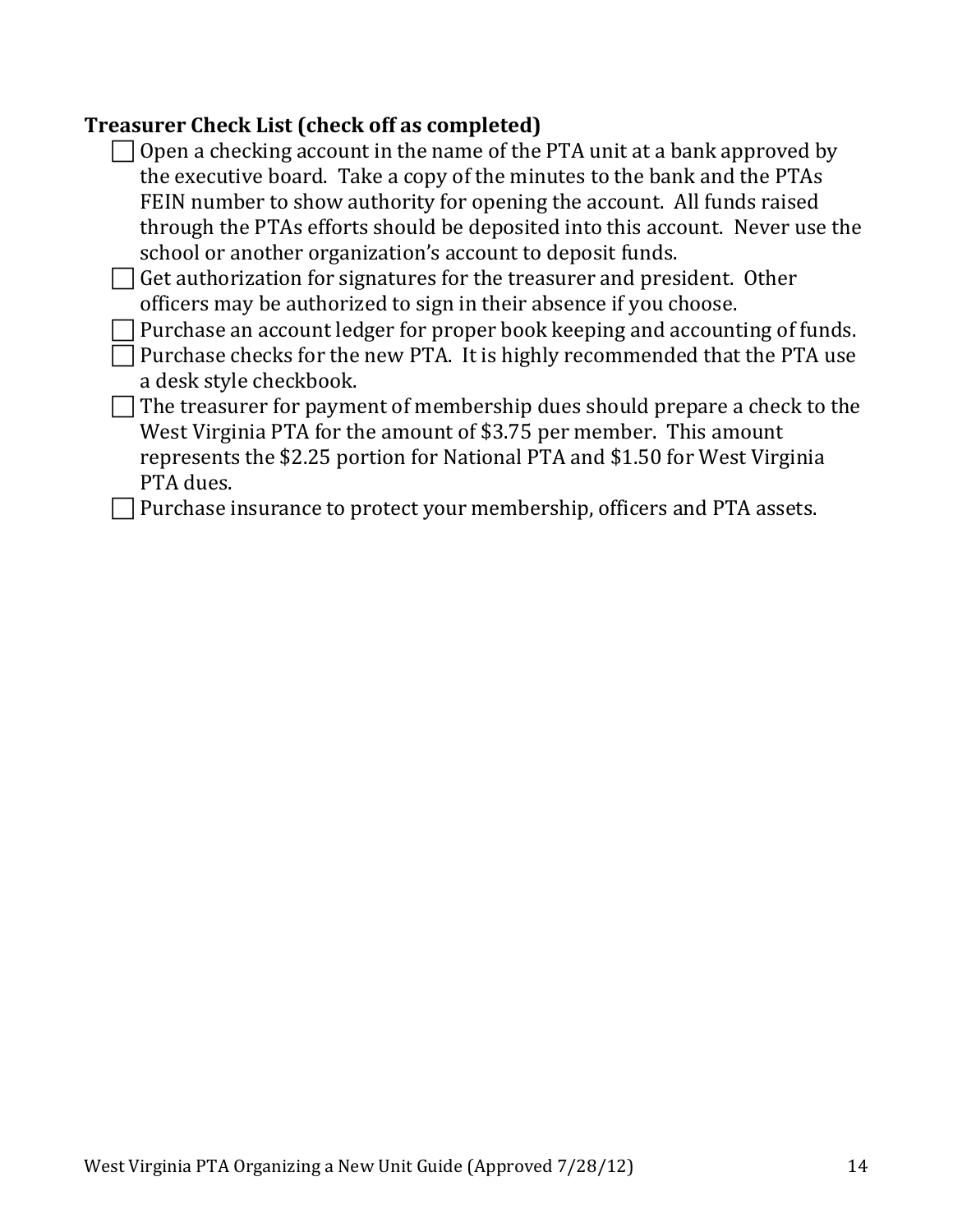# **Appendix E: Help Sheet for Drafting Bylaws**

| Complete this information for help in completing your local unit bylaws.                                                                                                                                                                                                                                                                                                                                                                                 |
|----------------------------------------------------------------------------------------------------------------------------------------------------------------------------------------------------------------------------------------------------------------------------------------------------------------------------------------------------------------------------------------------------------------------------------------------------------|
|                                                                                                                                                                                                                                                                                                                                                                                                                                                          |
|                                                                                                                                                                                                                                                                                                                                                                                                                                                          |
| Where your school is located: _____________________ (city)                                                                                                                                                                                                                                                                                                                                                                                               |
| What officers do you have (want):<br><b>President</b> (required, no co-presidents permitted)                                                                                                                                                                                                                                                                                                                                                             |
| Treasurer (required, no co-treasurers permitted)                                                                                                                                                                                                                                                                                                                                                                                                         |
| Select at least one other officer:                                                                                                                                                                                                                                                                                                                                                                                                                       |
| Vice President(s): How many? _________ (If more than one, list separate duties)                                                                                                                                                                                                                                                                                                                                                                          |
| Secretary Recording (add any special duties) ___________________________________                                                                                                                                                                                                                                                                                                                                                                         |
| Secretary Corresponding (OPTIONAL, how will their cuties differ from the Recording Secretary?)                                                                                                                                                                                                                                                                                                                                                           |
| When is your election held? ________________________ (what month) example: April<br>What is the term your officers will fill ____ (how many years will they serve between elections?)?<br>What is the limit of terms in a position that each officer may serve?<br>Circle one: 1 term 2 terms 3 terms<br>(Note: multiply by term to get the number of yeas they will serve)<br>Nominating Committee (how many members - MUST be an odd number) _________ |
| Executive Board (required): How many days' for a meeting notice: ______<br>General Membership meetings (required): How many meetings per year? ______<br>"Special General Membership Meeting": How many day's for a meeting notice: _____                                                                                                                                                                                                                |
| Quorum for General Membership meeting (must be no less than 10) ____                                                                                                                                                                                                                                                                                                                                                                                     |
| <b>Elected</b><br><b>Appointed</b> (circle one) Term of service? _____ years<br><b>Committee Members:</b>                                                                                                                                                                                                                                                                                                                                                |
|                                                                                                                                                                                                                                                                                                                                                                                                                                                          |
| Fiscal Year (typical example: July 1 to June 30 and it must be a full year) _______________________                                                                                                                                                                                                                                                                                                                                                      |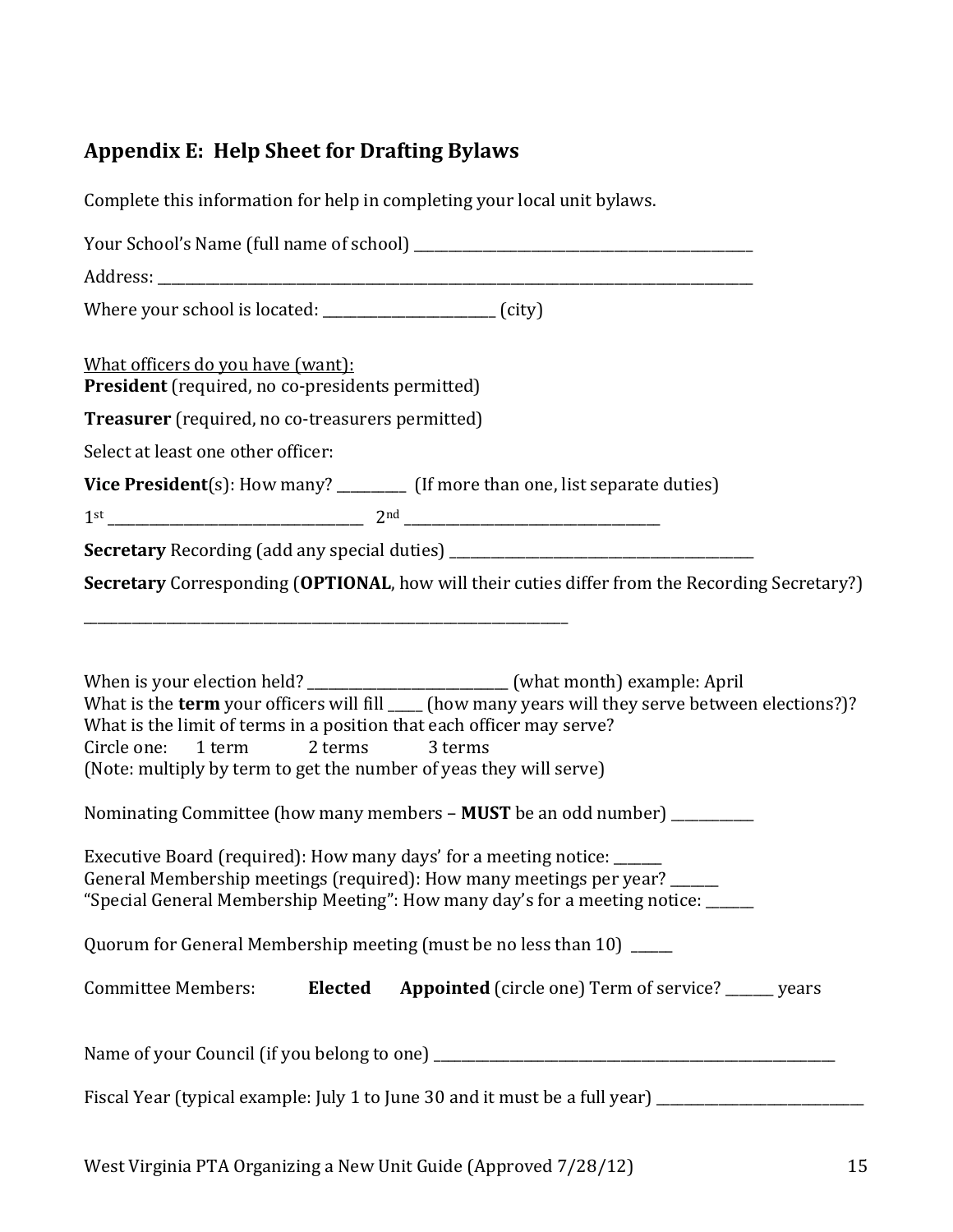### **Appendix F: Sample Organizational Meeting Notice**

| Date:<br>To: | Parents, Teachers, Staff, and Community Members         |
|--------------|---------------------------------------------------------|
| From:        | (Name), Planning Committee Chair                        |
| Re:          | Parent Teacher Association (PTA) Organizational Meeting |

We are pleased to announce that an organizational meeting will be held on **(date), (time),** at **(place),** for the purpose of organizing a Parent Teacher Association (PTA) for **(school name).** Through the PTA, we can help strengthen the quality of life and education in our community. The PTA is a valuable line between home, school, and the community, providing all with important information benefiting our children.

Representatives from the West Virginia PTA will be present to explain the benefits, basic policies, and procedures of the association, allowing time for questions and discussion. Through the PTA, we will join a vast history of advocates that spans more than 115 years, which has always put children first.

After voting to organize, we will adopt bylaws, accept charter memberships, and elect officers so that our PTA can begin operating immediately. In this association, we will join with parents, teachers, administrators, school board members, and other citizens to enhance the educational, health and safety, and cultural opportunities for every child.

Looking forward to seeing you at the meeting!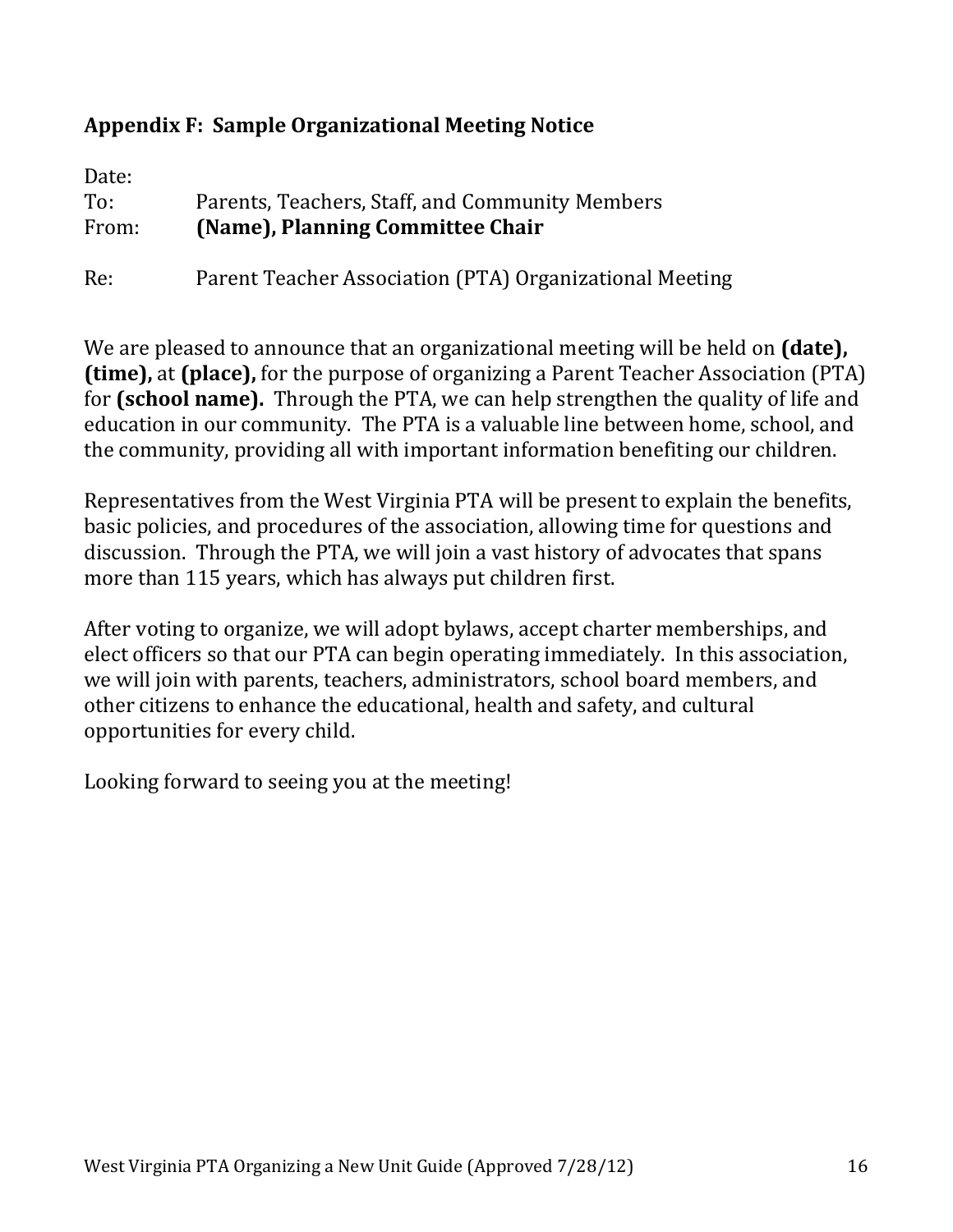#### **Appendix G: Sample Nomination Form**

To: Future members of the (name) PTA From: **(name), Planning Committee Chair**

Re: Nominations of Elected Officers

We are seeking nominations for President, Vice President, Treasurer and Secretary for our new PTA. We are looking for widespread involvement and interest and are committed to an open process as we seek, recruit, and develop new leaders. Advanced nominations are encouraged. To make a nomination, complete the nomination form and return to (school name) by (date) to: (name), Planning Committee Chairperson, (address), Attention (name) PTA

Position (check one):

|                                                                                         | $\Box$ President $\Box$ Vice President $\Box$ Secretary $\Box$ Treasurer |  |  |
|-----------------------------------------------------------------------------------------|--------------------------------------------------------------------------|--|--|
|                                                                                         |                                                                          |  |  |
|                                                                                         |                                                                          |  |  |
|                                                                                         |                                                                          |  |  |
|                                                                                         |                                                                          |  |  |
| Best time of day to be reached: $\square$ Morning $\square$ Afternoon $\square$ Evening |                                                                          |  |  |
|                                                                                         | Signature of nominee (not required):                                     |  |  |

*Your signature acknowledges you have reviewed and agree with the mission and purposes of the PTA and intend to be a charter PTA member.*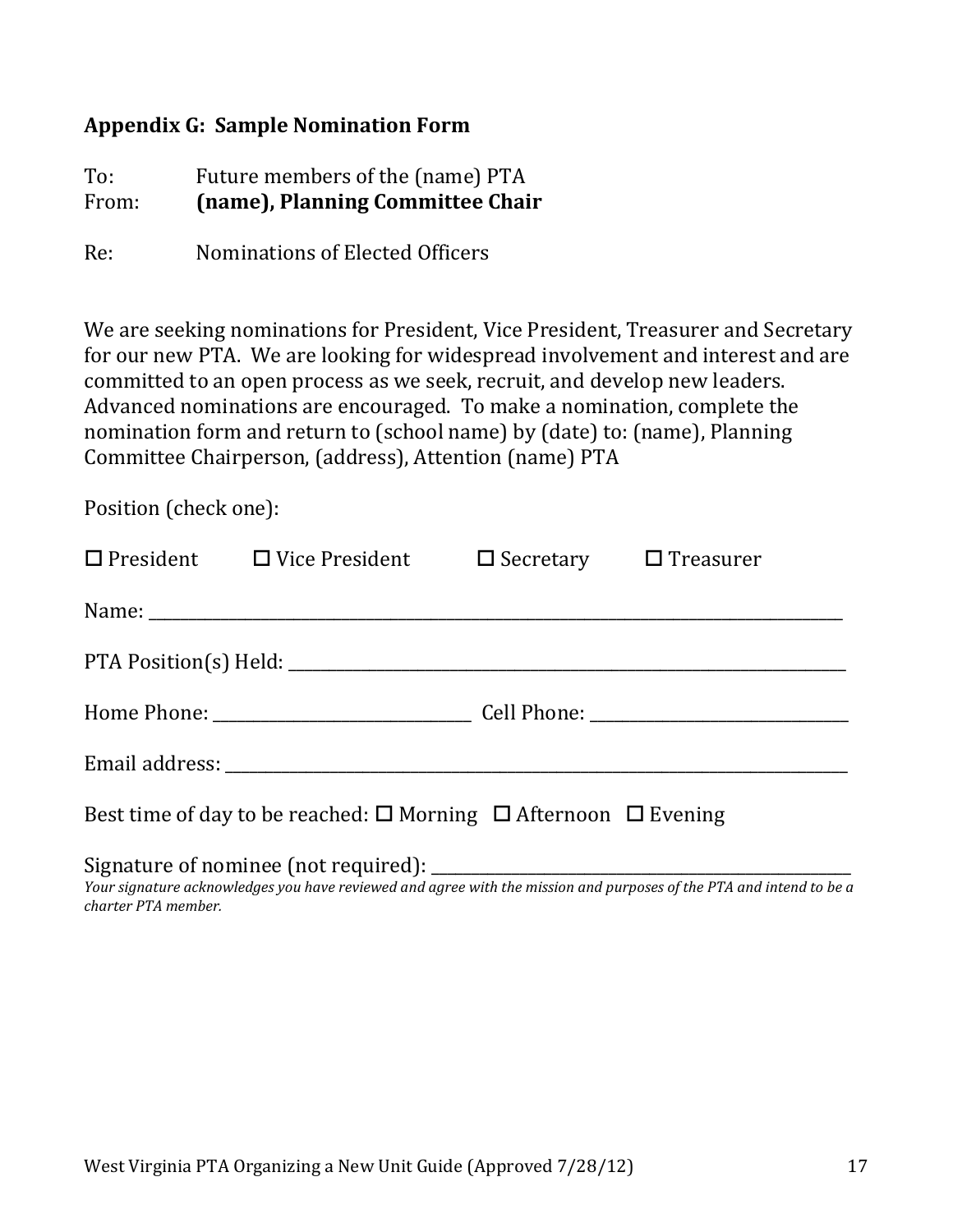### **Appendix H: Application for Membership**

Date: \_\_\_\_\_\_\_\_\_\_\_\_\_\_\_\_\_\_\_\_\_

The \_\_\_\_\_\_\_\_\_\_\_\_\_\_\_\_\_\_\_\_\_\_\_\_\_\_\_\_\_\_\_\_\_\_\_\_\_\_\_\_\_\_\_\_\_\_\_\_\_\_ PTA hereby makes an application for membership to the West Virginia Congress of Parents and Teachers, Inc. (West Virginia PTA), and submits:

- 1. \_\_\_\_\_\_ Five (5) required copies of its bylaws for state approval
- 2. \_\_\_\_\_\_ \$\_\_\_\_\_\_\_\_\_\_\_\_\_\_\_\_\_ (state and national portion of dues) for \_\_\_\_\_\_\_ members (please include the Dues Reporting Form)
- 3. \_\_\_\_\_\_Names, addresses, phone numbers and email address of *all* elected officers (please include the Local Unit Officer List form)

| PTA Structure: □ Elementary □ Middle/Junior High □ High School |  |
|----------------------------------------------------------------|--|
| Number of Membership Cards Needed: ____________                |  |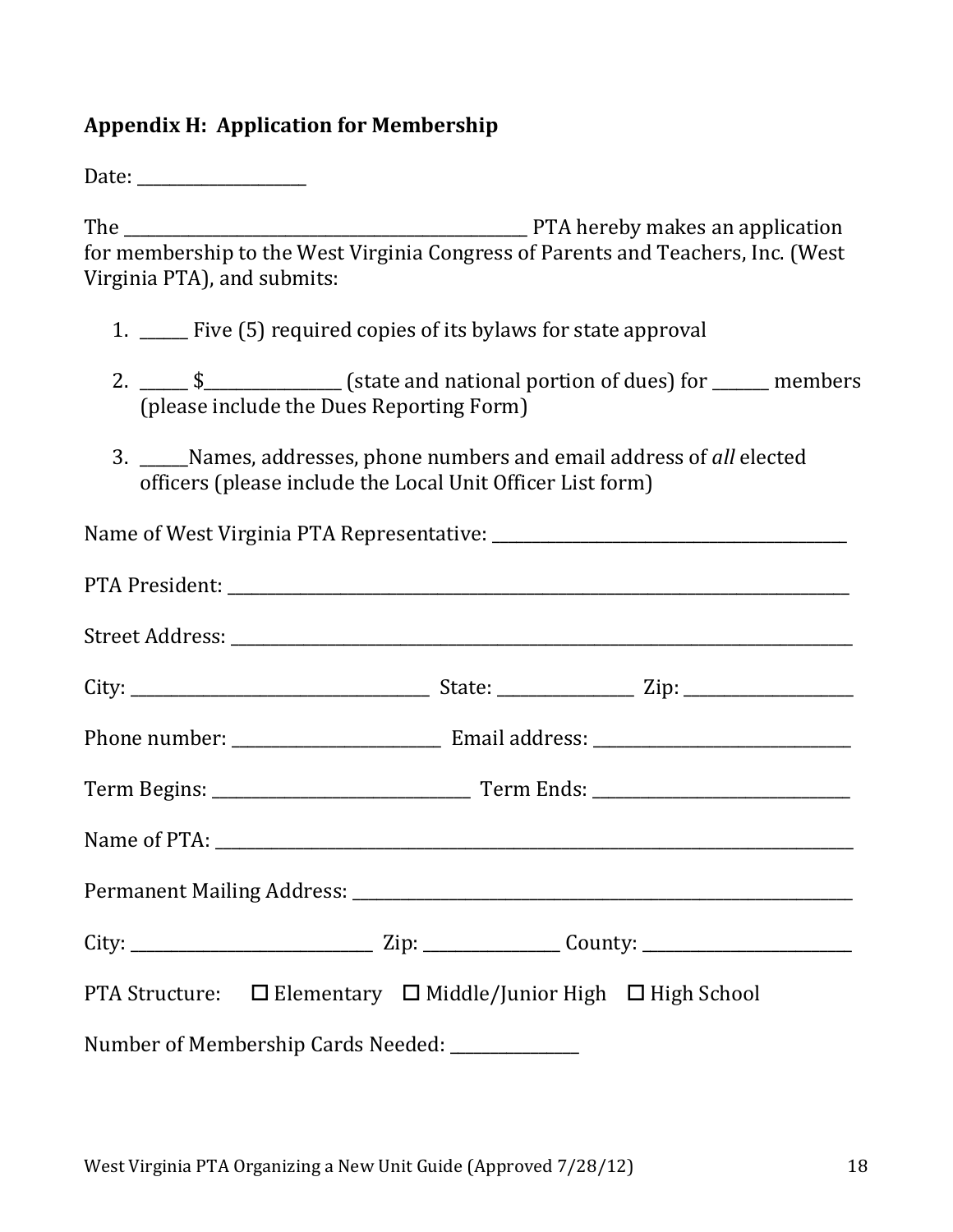| Appenuix I: Local Unit Unicel Form |  |  |
|------------------------------------|--|--|
|                                    |  |  |
|                                    |  |  |
|                                    |  |  |
|                                    |  |  |
|                                    |  |  |
|                                    |  |  |
|                                    |  |  |
|                                    |  |  |
|                                    |  |  |
|                                    |  |  |
|                                    |  |  |
|                                    |  |  |
|                                    |  |  |
|                                    |  |  |
|                                    |  |  |
|                                    |  |  |
|                                    |  |  |
|                                    |  |  |
|                                    |  |  |
|                                    |  |  |
|                                    |  |  |
|                                    |  |  |
|                                    |  |  |
|                                    |  |  |
|                                    |  |  |

#### Annendix I: Local Unit Officer Form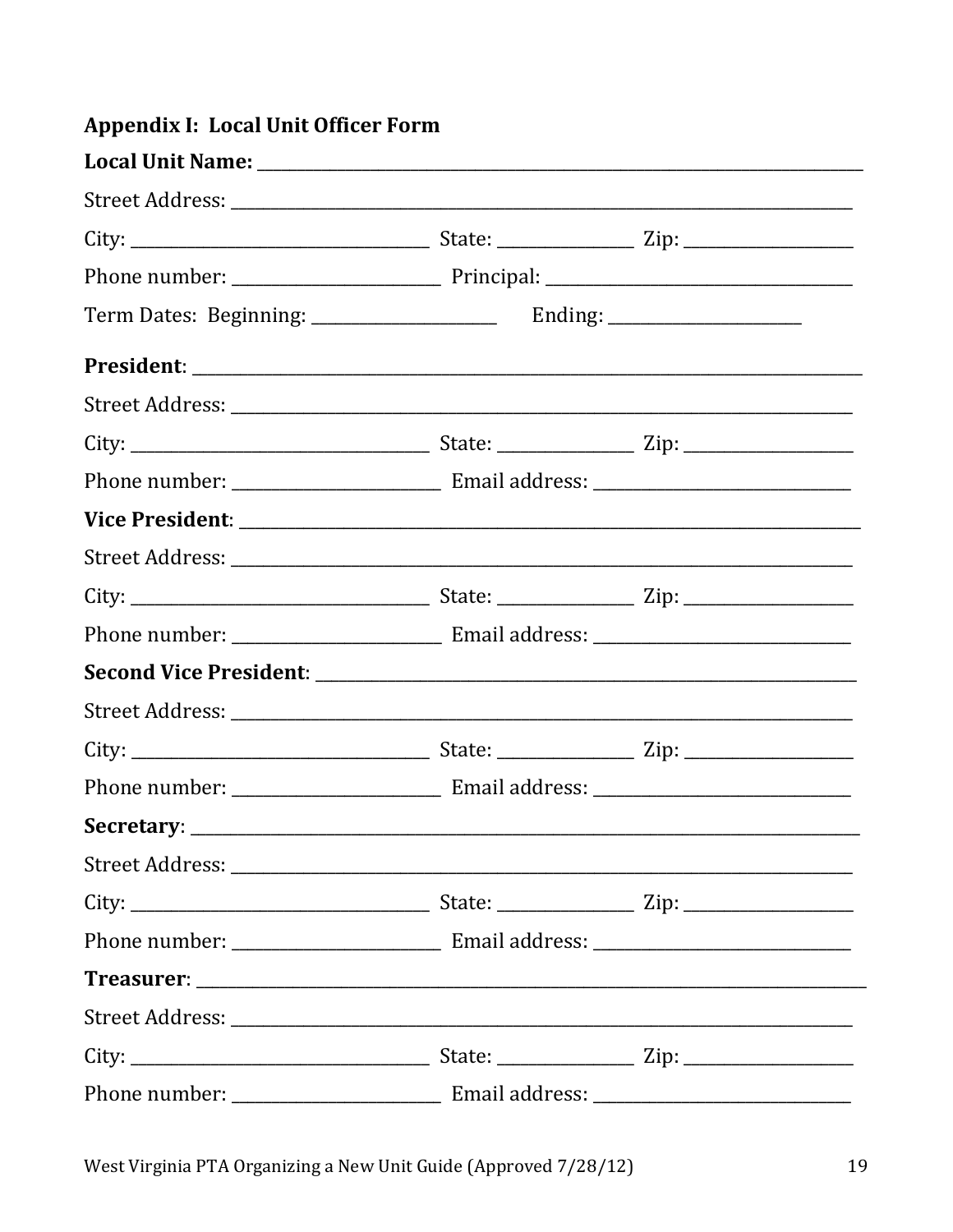#### **Appendix J: Membership Dues Reporting Form**

| A total of \$3.75 per member is to be sent to the WV PTA - \$1.50 of the total amount will be kept at the state level and \$2.25<br>will be sent on to the National PTA. DO NOT SEND ANY DUES TO THE NATIONAL PTA. The WV PTA is responsible for<br>making membership reports and payment of dues to the National PTA. Please make checks payable to the WV PTA. |  |  |
|------------------------------------------------------------------------------------------------------------------------------------------------------------------------------------------------------------------------------------------------------------------------------------------------------------------------------------------------------------------|--|--|
| $\frac{1}{2}$ (number of members) x \$3.75 = \$                                                                                                                                                                                                                                                                                                                  |  |  |

WV PTA BY-LAWS

Article VII, Section 4: Each member of a local PTA shall pay such annual dues to said organization as may be prescribed by the organization. The amount shall include the portion payable to the WV PTA (the state portion) and the portion payable to the National PTA (the national portion).

Article VII, Section 6: The WV PTA portion of each member's dues shall be one dollar and fifty cents (\$1.50) per annum. Dues are to be remitted to the WV PTA office on a monthly basis.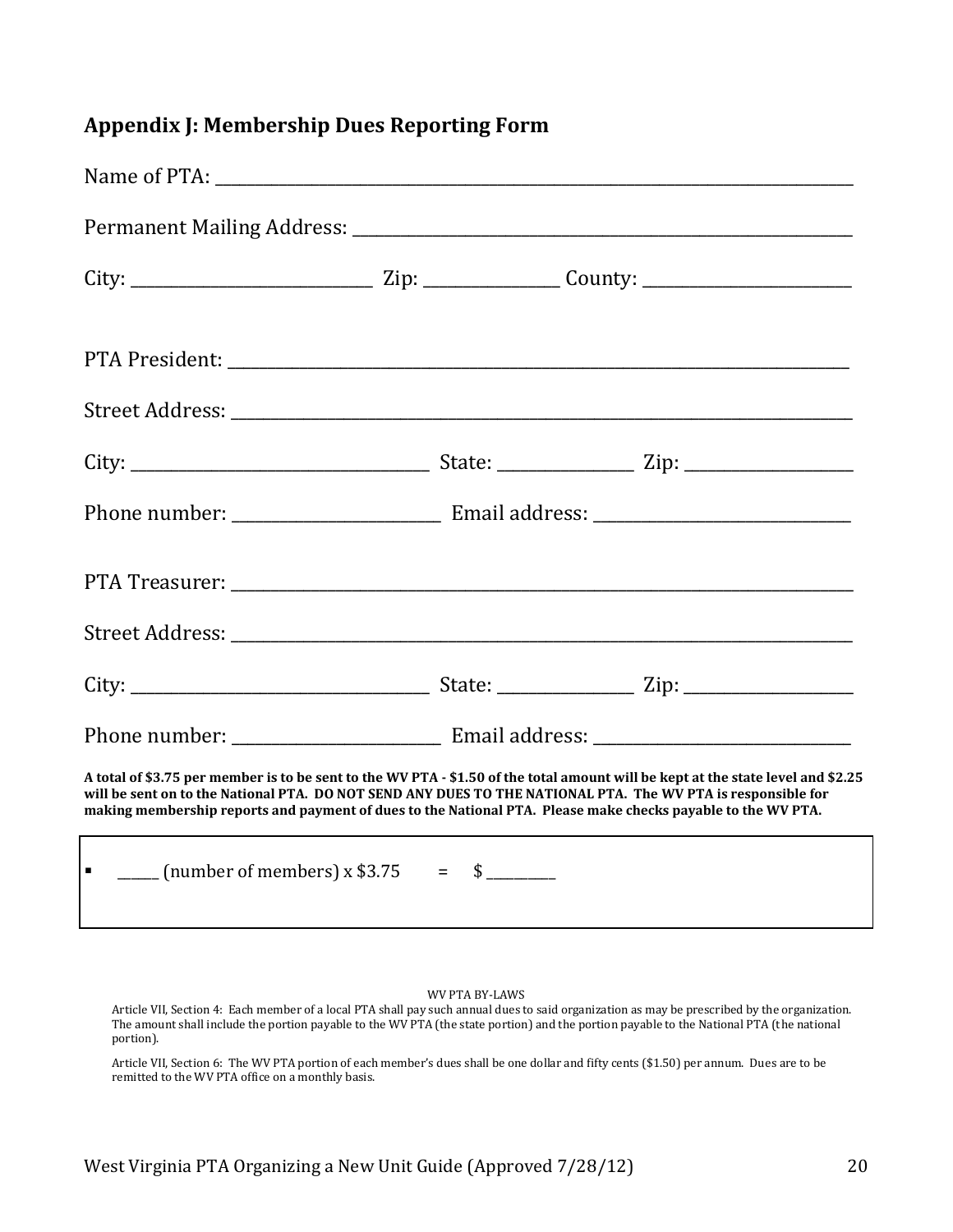### **Appendix K: Sample letter requesting 501(c)(3) tax-exempt status from West Virginia PTA**

#### [Date]

West Virginia PTA Attention: President P.O. Box 3557 Parkersburg, WV 26103

Dear West Virginia PTA:

 $[School Name]$  PTA is requesting to receive 501(c)3 tax exempt status under the West Virginia PTA group exemption. **[School Name]** PTA is registered with the West Virginia Secretary of State and has received a Employer Identification Number from the IRS. Below, you will find the required information to notify the IRS of our tax-exempt status under the West Virginia PTA group exemption.

| Official PTA Name: | <b>[List official name as approved by Secretary of State]</b> |
|--------------------|---------------------------------------------------------------|
| EIN:               | [List the EIN]                                                |
| Address:           | [List Address]                                                |
| City, State, Zip:  | [List City, State, Zip]                                       |
|                    |                                                               |

| President: | [President's Name]        |
|------------|---------------------------|
| Secretary: | <b>[Secretary's Name]</b> |
| Treasurer: | <b>Treasurer's Name</b>   |

If you have any further questions, please contact *[list name of contact]* at *[list phone number and* email address].

Sincerely,

[Name of Person Requesting] [Title]